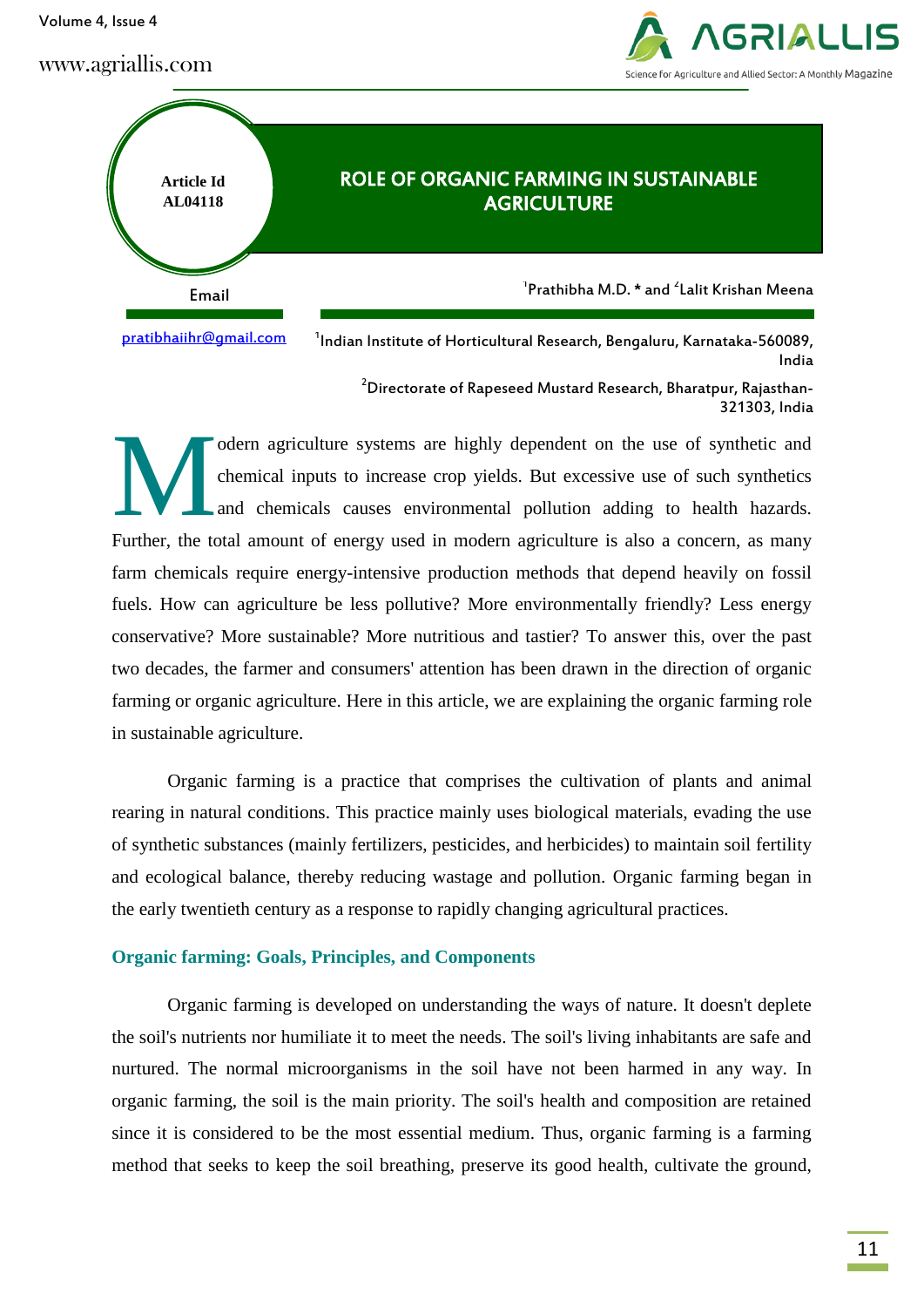

and then raise the crops. This must be done in an environmentally friendly manner to maintain a pollution-free climate (Narayanan 2005). International Federation of Organic Agriculture Movements (IFOAM), defines the goal of organic farming as "Organic agriculture is a production system that sustains the health of soils, ecosystems, and people. It relies on ecological processes, biodiversity and cycles adapted to local conditions, rather than the use of inputs with adverse effects. Organic agriculture combines the tradition, innovation, and science to benefit the shared environment and promote fair relationships and good quality of life for all involved".

# **Principles of Organic Farming**

- 1. Principle of Health: Sustaining and enhancing the health of soil, thereby plants, animals, and humans.
- 2. Principle of Fairness: Building relationships to ensure fairness about the familiar environment and life processes
- 3. Principle of Ecological balance: Moving along with the ecological balance and cycles in nature.
- 4. Principle of Care: Managing resources/inputs prudently and responsibly to protect the health and welfare of the environment along with present and future generations.

# **Components of Organic Farming**

1. Crop rotation: It's a systematic rearrangement for the growing crops in a regular sequence on the same piece of land over some time.

2. Crop residue: Utilization of residue from the economical and non-economical parts of the previous crop for various purposes such as animal fed, mulch, recycling nutrients, etc.,

3. Manure: The primary effect of organic manure correlates to the release of humic substances and decomposition of biological products affecting favorable growth and yield of a crop.

4. Waste: Broad range of substances such as sewage, and sludge mainly from domestic and industries. They contain heavy metals along with other harmful substances that can cause a hazard to crops, animals, and human beings. The waste is used after effective treatment and proper decomposition.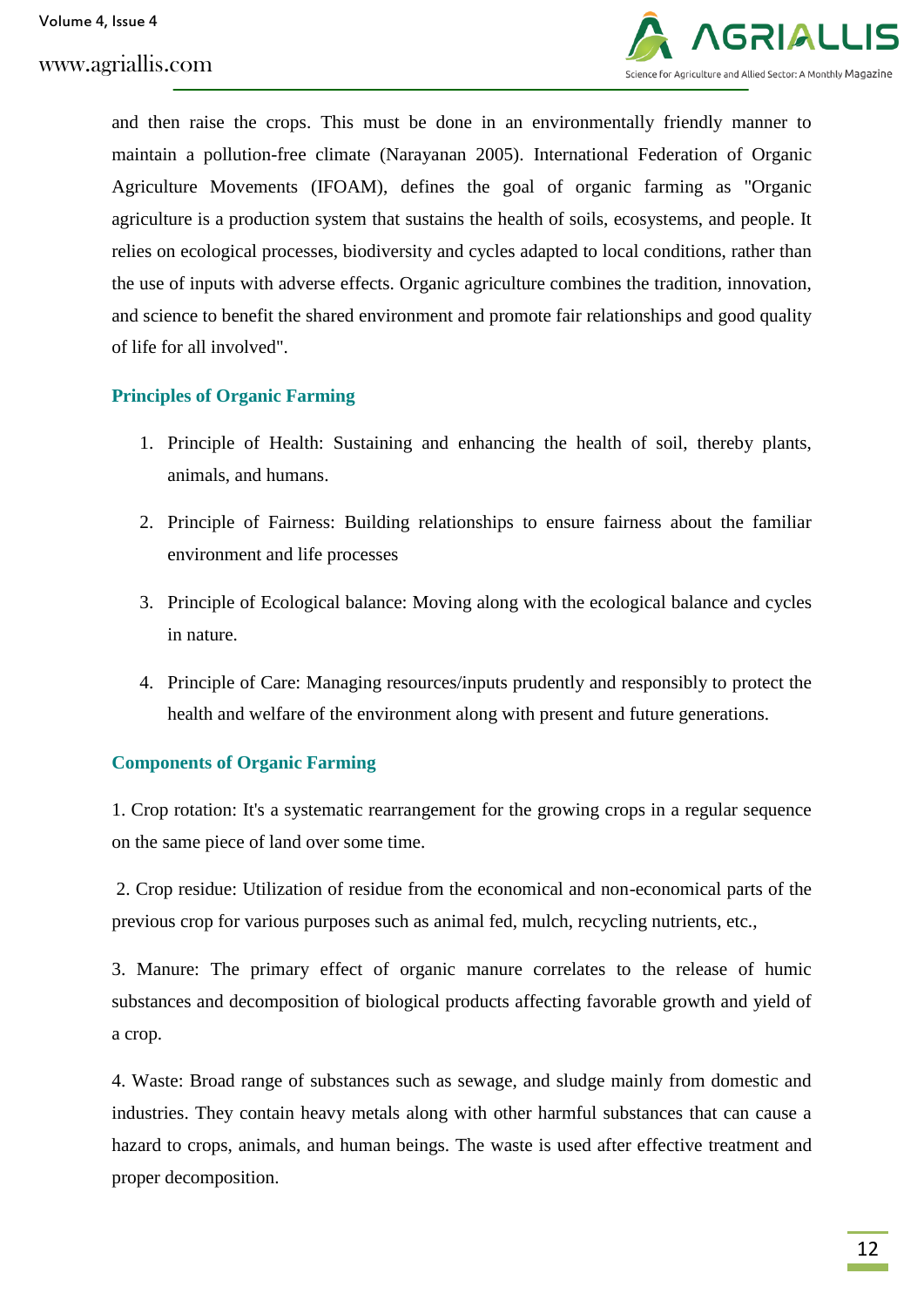# www.agriallis.com



5. Bio-fertilizers: The key factors here are microorganisms, with several roles to play in many processes such as increasing water-absorbing units, mobilizing nutritive elements in available forms through a biological process.

6. Bio-pesticide: Natural plant products that have biological activity against insects, nematodes, fungi, and other organisms affecting crop growth and yield.

7. Vermicompost: Organic manure produced by the action of earthworms that live in soil, consume biomass and excrete it in digested form. The average nutrient composition of vermicompost is higher than the farmyard manure.

#### **Organic Farming: Current Status in India**

India has over 835,000 certified organic producers, accounting for nearly 30% of all organic producers worldwide. However, India accounts for only 2.59 percent of the overall area under certified organic farming, with 1.5 million hectares (57.8 million hectares) (FiBL-IFOAM report 2017). China and India have around 80 % of the total organic cultivable area in Asia. According to WHO, the current global organic food market value is around \$37 billion. Of this, herbal plants and medicines account for a \$14 billion market is for herbal plants and medicines, which is expected to attain \$5 trillion by the year 2050. Organic farms are environmentally friendly and more profitable, as fewer chemicals are used and hence chemical residue are less. Organic farming has several environmental benefits and produces nutritious food (Pant and Mishra, 2013), and long-term organic farming can provide comparable yields or even outperform conventional methods.

The organizations working in the organic food business have to increase awareness among farmers and customers on the importance of organic farming. Sikkim is the first state in India with 75,000 ha of land under organic cultivation as a 100 % organic state. It is also estimated that by 2030, Meghalaya, a northeast state of India, will also transfer 200,000 hectares of land into organic cultivation. Over 100,000 farmers in Kerala have signed a petition endorsing organic farming (NPOF 2015-16). Under the National Mission for Sustainable Agriculture, the Indian Government is promoting organic farming through a variety of programmes (NMSA). The Government has implemented Paramparagat Krishi Vikas Yojna (PKVY) and Organic Value-Added Development. State governments under these schemes provide financial support to a cluster of 20 ha of land under organic farming, with the state governments. During a three-year transition period, the Government has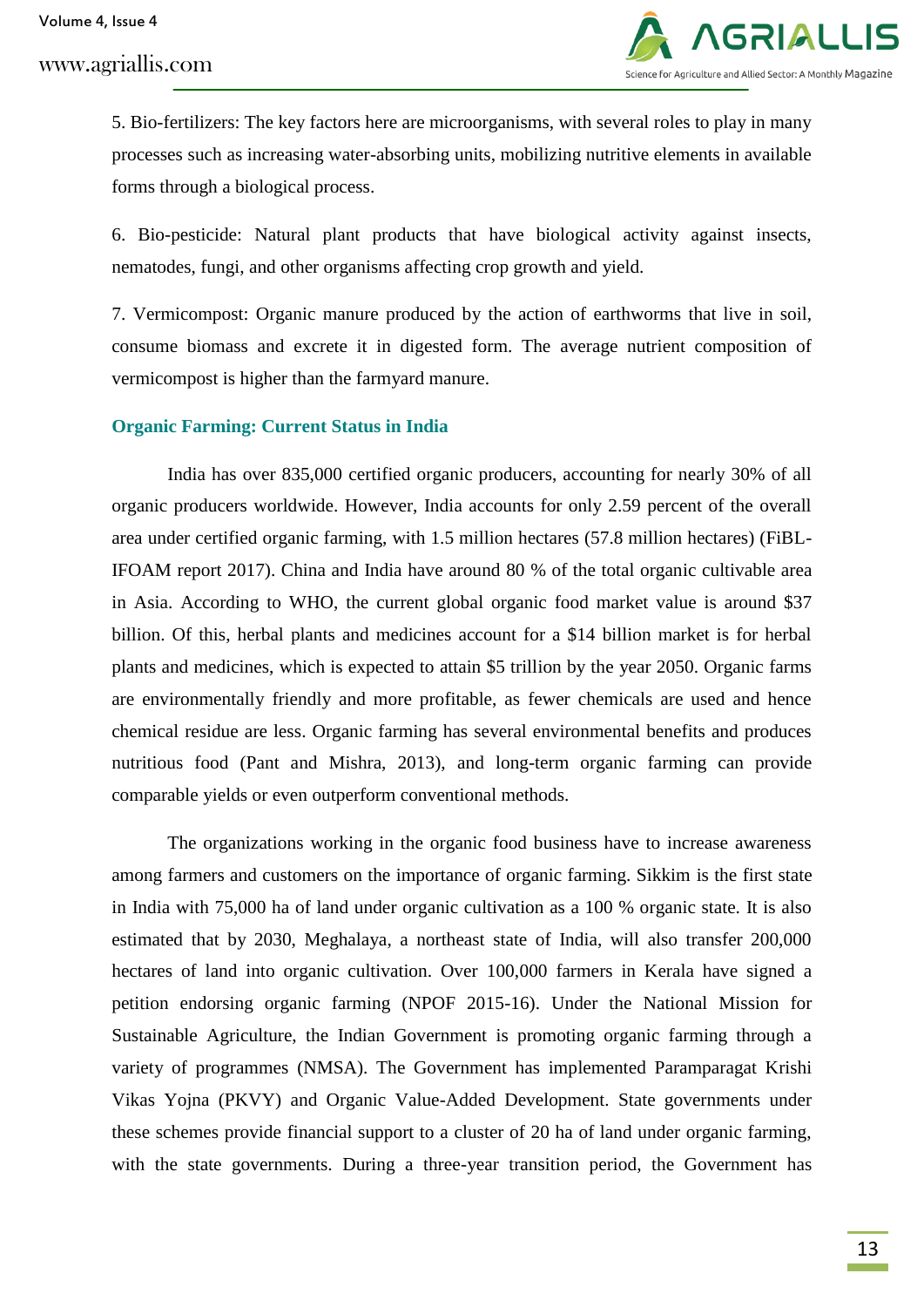

allocated approximately \$730 per hectare of land. In addition, the Indian Government announced investments of \$15 million and \$44 million, respectively, for organic market growth and the participatory guarantee scheme (PGS)(Frick and Bonn 2015).

# **Key Challenges in Organic Farming**

- 1. Low crop yield during conversion: Over the conversion cycle of three years, organic production efficiency is smaller than traditional methods, and there is no premium price for the produce.
- 2. Inadequate Quality standards: The majority of organic farmers struggle to achieve the desired output in organic cultivation owed to a lack of knowledge, and hence face difficulties in maintaining a continuous demand.
- 3. Policy support: Organic cultivation necessitates government help. Though several schemes are helping to produce an environment for organic farming in India, since agriculture is a state issue, each state's Government must make firm decisions to encourage organic farming in their respective states.
- 4. Inadequate Agriculture Marketing Infrastructure: Product spoilage is caused by an insufficient marketing structure, cold storage, and manufacturing facilities.
- 5. Inadequate market research: In India, there is a lack of funding in terms of market study and market-oriented training programs for organic farming.
- 6. Limited availability for organic food products in India:The lack of organic food items on the market is also posing a serious challenge to the Indian organic food industry's development. In India, there are only a few grocery stores that stock and distribute organic foods.

### **Strategies in the Promotion and Branding of Organic Farming in India**

- 1. Crop Planning and diversity:If farmers want to sell their products, they must grow a variety of crops. They must therefore stagger manufacturing such that a consistent and diverse supply is available over time.
- 2. Marketing: The importance of publicity cannot be overstated. Direct selling models, in which a manufacturer sells their products directly to customers, have a remedy.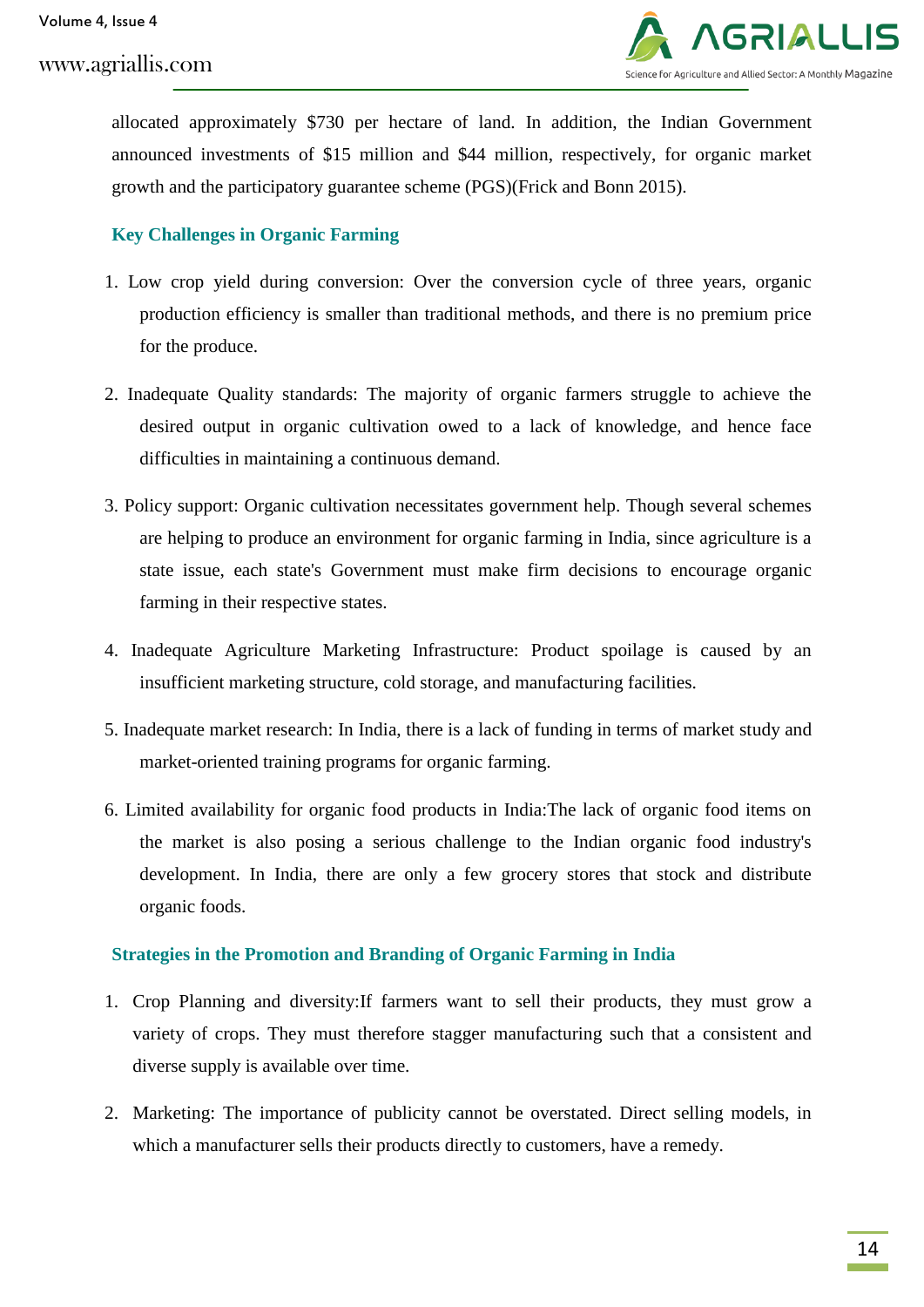

- 3. Technological uses: New technological initiatives by research institutions like the use of waste decomposers, crop residues, the biomass of shrubs and trees, vermicomposting for nutrient management, wastewater treatment, bio-agent, and predators for pest and disease management, and conservation methods are needed to be informed among stakeholders.
- 4. Promotion of high-value crops: In the conversion stage or at the beginning of organic farming (three years in most cases), the lower crop yield can be rewarded with a high value crops such as medicinal and aromatic crops, superfoods like millets, exotic vegetables, etc.,
- 5. Contract farming: Organic farming needs strict quality control in the crop growth phase and storage conditions. Contract farming can emerge as an alternate way to de-risk agriculture at various stages of the value chain. This can create a win-win situation for both parties.
- 6. Linking farmers to Processors and Exporters: Need to find the gap between consumers' and farmers' capacity and fill the gap through skilled training, infrastructure facilities, and technology.
- 7. Collectivization of Farmers: The collectivization of organic farming producers (especially small and marginal farmers) into producers' organizations is emerging as amore effective way to address challenges such as access to technologies, credit, investments, knowledge support, input, and market linkages.
- 8. Upgrading of Input-based enterprises: Organic-based input initiatives play a crucial role to create momentum in the conversion to organic farming. Hence input based initiatives at the local level should be encouraged.
- 9. Agripreneurs to provide market: Special emphasis on e-commerce platform-based Agristartups, agribusiness incubators, special incentives, and capacity building among organic farming practising farmers to meet the expectations of consumers.
- 10. Widespread extension activities: Farmers should be aware of the certification process and procedure, its practices with market linkages/FPOs. During promotion organic farming, extension functionaries should ensure the availability of required inputs. Hence, there is a need to develop a widespread capacity building of extension functionaries.